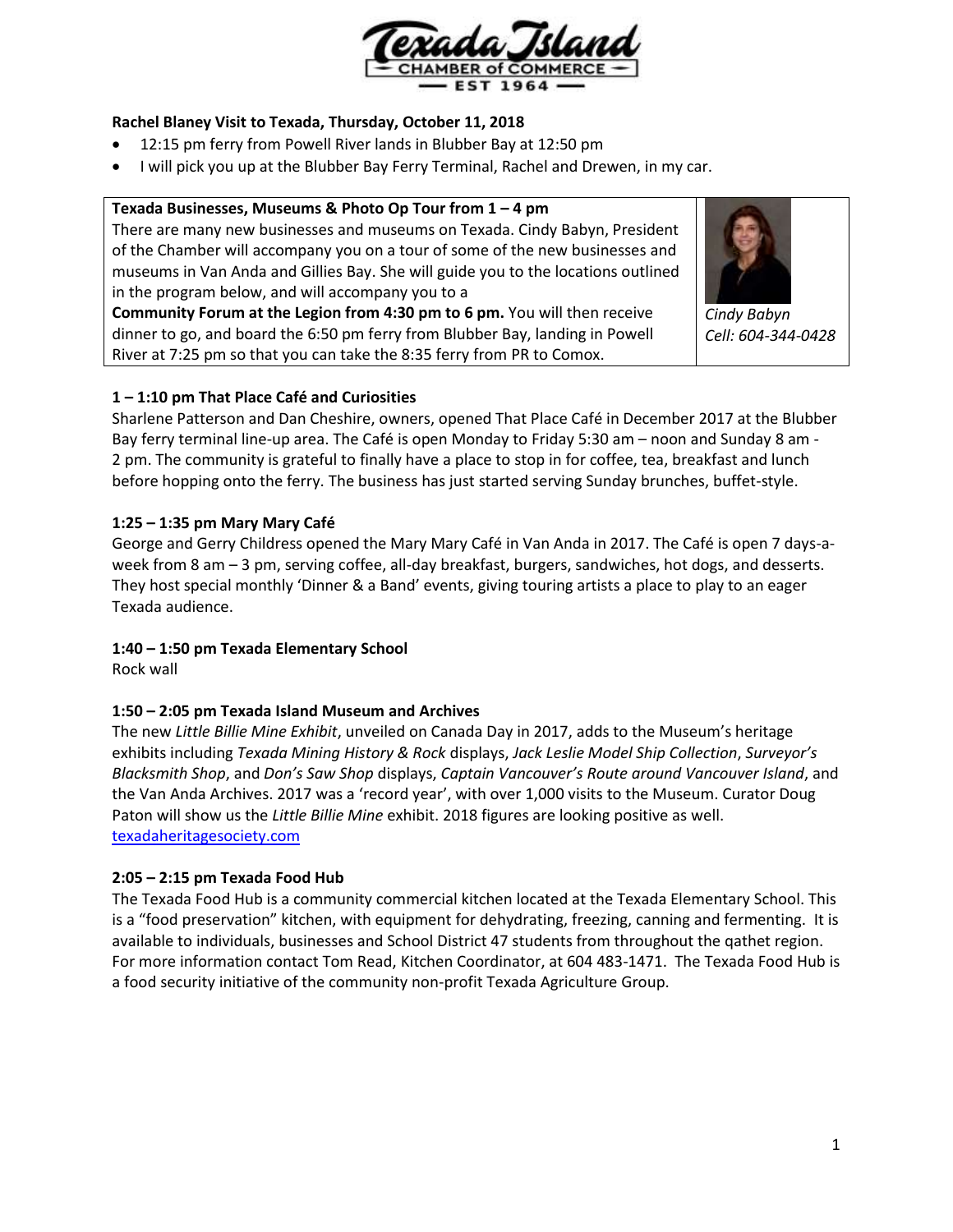

### **2:20 – 2:30 pm Texada Island Boat Yard**

Alan Davis and his wife Wendy Davis are developing a large waterfront property in Van Anda. The Texada Island Boat Yard rents land to boaters to haul out, wash, and complete DIY boat repairs, and store their boats. A new boat ramp is completed and dock infrastructure with moorage is under construction[. Texadaboatyard.com](https://texadaboatyard.com/)

**2:30 – 2:35 pm Davis Custom Laser** (meeting at Boat Yard), operated by Wendy Davis, is a new division of Davis Ventures Ltd. Combined with computer design, unique products are made from laser engraved and cut components. Wendy is working on a series of wooden keepsake boxes, featuring intricate laser cut and engraved designs. Past work includes pet monuments with photo engraving on slate tile; badges and stamps; engraved stainless steel travel tumblers. To personalize their paddles, the Texada Dragon Boat Club had their paddles engraved with their spirit animals and motivational phrases. [facebook.com/DavisCustomLaser](https://www.facebook.com/DavisCustomLaser)

# **2:40 – 2:50 pm Texada Island Inn**

The Texada Island Inn has completed massive renovations following the fire in 2015. New owners Cymry and Evan Morris opened the bar in December 2017. The restaurant opened in January 2018. Room rentals will open at a later date. Cymry will show you the bar and restaurant. The Texada Island Inn was selected to host our Texada Island Chamber of Commerce Dinner Forums this year – very nice to host business events in a local business. [texadaislandinn.com](http://www.texadaislandinn.com/)

# *(Drive from Van Anda to the Gillies Bay Airport)*

**3:05 – 3:20 pm** The new **Texada Aviation Museum** continues to receive acquisitions and, with the help of the Canada 150 grant, TAM has upgraded its displays. Located in Hangar 8 at the Gillies Bay Airport, the Museum contains advanced flight simulators for youth and adults, a wind tunnel, an aviation library, aerospace displays, model aircraft displays, old aircraft components, a Ham radioshack, and more. It is the location of the summer Texada AeroSpace Camp.

# **3:35 – 3:45 pm Gallery on Dogwood**

Gallery on Dogwood is a new art gallery in Gillies Bay, opened in August 2017 by Doby Dobrostanski. This artist-run Gallery sells work by 10 Texada artists in fused glass, fibre art, jewelry, photography, pottery, wildlife sculptures, paintings and prints. Hours are Thurs-Sun 11 am-4pm in the summer, Sat & Sun 11 am-4 pm in other seasons, and at all other times by appointment by calling Doby at 604-223-2588. [goDogwood.com](http://www.godogwood.com/)

*(3:45 – 4 pm: Travel from Gillies Bay to the Legion in Van Anda)*

### **4:10 – 4:20 pm Texada Military Memorabilia Museum at the Legion**

Display of Armed Forces and RCMP uniforms, equipment, books & curiosities. This Museum is open from Wednesdays – Sundays from 4 pm – 7 pm.

### **4:30 pm – 6 pm Community Forum with Rachel Blaney at the Legion**

**4:30 pm,** Cindy Babyn, President, Texada Island Chamber of Commerce, Welcoming Remarks & speaker introduction

**4:35 pm – 6 pm**, Rachel Blaney, plus Q&A. Podium & microphone are available. The space is small so the microphone does not tend to be used.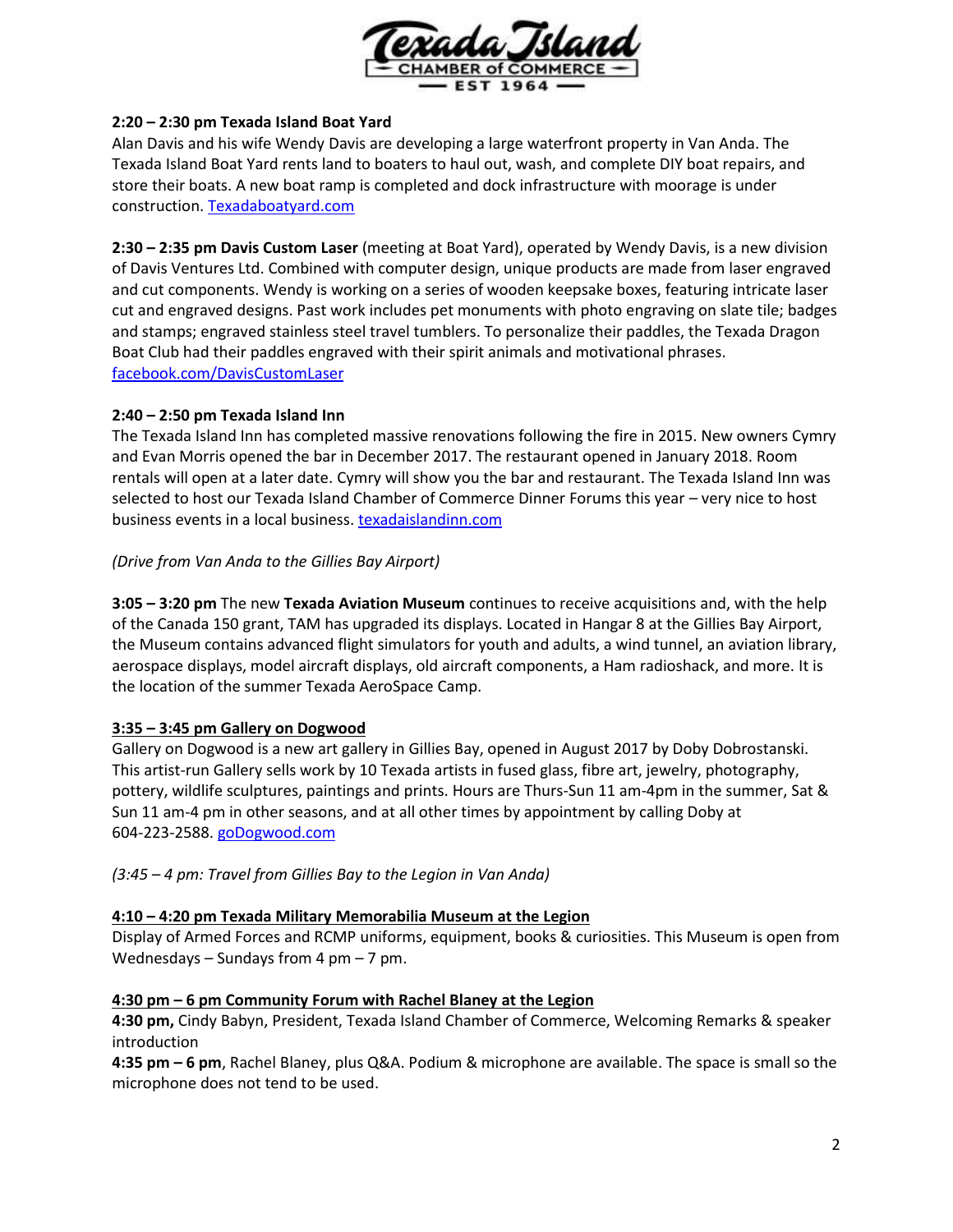

**6 pm –** Receive dinner to go from **The Real Deal** to eat at the Legion or to take in your car. The Real Deal opened by John & Shelly Moberg in 2017, and offers home-made hamburgers, chicken breast or thigh burgers made from scratch, hand-cut fries, homemade soups like borscht, beef barley, chicken noodle, gravies, and more. They deliver to many island locations including Van Anda, Gillies Bay and Shelter Point. 604-578-8089

**6:50 pm** ferry from Texada to Powell River. It lands at 7:25 pm. Your Comox ferry leaves at 8:45 pm

### **Future Visits! We Hope You Can Make it! A bit more of what's new**

## **Harmony in the Round**

Located just beside the Texada Boating Club, Bob and Maggie Timms have installed a new 24-foot yurt where they host various arts events, meditation & holistic health activities year-round. The washroom facility has a pay-shower option for the approximately 1,500 boaters that moor at the Club dock throughout the year. This is part of the Texada Vacation Rental property, which sleeps 6 or more.

**K-Lumet:** An environmentally-friendly kindling product made out of waste materials, is ideal for woodstoves or camp fires. 3 or 16 bundles to a small, easy-to-carry box. K-Lumet bundles burn for 15 minutes to get the fire started. The product is made exclusively by people with disabilities and raises money for them. K-Lumet is headquartered in Switzerland. Gillies Bay resident Barbarah Kisschowski has the only franchise licenses in BC to date, for Texada and Powell River. 604-486-6904 [k-lumet.ca](http://k-lumet.ca/product/)

# **SELECT TEXADA ISSUES**

# **BC Ferries:** *While ferry management is a provincial issue, Atlantic Canada's ferry passengers get 350 times the federal subsidies that ferry passengers in BC receive (***[source](http://www.vancouversun.com/Stephen+Hume+tale+coasts/10849242/story.html)***). These are our highways. Please continue to fight to make federal investments more equitable for British Columbians.*

The Chamber lobbied for service from Texada to Comox. Texada was successful in obtaining a 2-year pilot to have a morning ferry from Texada to Comox on Wednesdays and Saturdays, with a return trip in the evening. This starts in April 2019, using the Salish Orca (Powell River/Comox ferry). This route will help our seniors get to Comox for their medical appointments within 1 hour (rather than about 4+ hours each way). It will help some Texada businesses get supplies in Comox that are unavailable in Powell River. Because we were not successful in getting the return run from Comox to Texada on Wednesdays and Saturday mornings, our tourism market remains limited (we won't be able to offer day trips between Vancouver Island and Texada). Companies like Finning, servicing the Lafarge quarry still have to go the long-way round through Powell River to get here. This aspect remains an unfulfilled wish that limits our economic development and diversification potential. We could perhaps market at Saturday night to Wednesday morning or Wednesday night to Saturday morning tourism package ideas to build a Comox to Texada tourism market.

### **No Seniors Residence on Texada**

Texada is nearly tied with Sidney, BC for the 4<sup>th</sup>-oldest community in Canada, per capita. If people can't live in their homes until the end, they age-off of the island when greater support is required. Texadans have serious concern about this, for their friends, family, and for themselves. Texada Aging Population Initiative (TAPI) is a community group exploring options to establish a senior's residence on Texada. There are issues with acquiring land and paying for it but TAPI is advancing well in its consultations and planning. They are researching what grants are available and are considering whether to establish as a non-profit or charitable organization. TAPI would like to meet with you about this in the coming months.